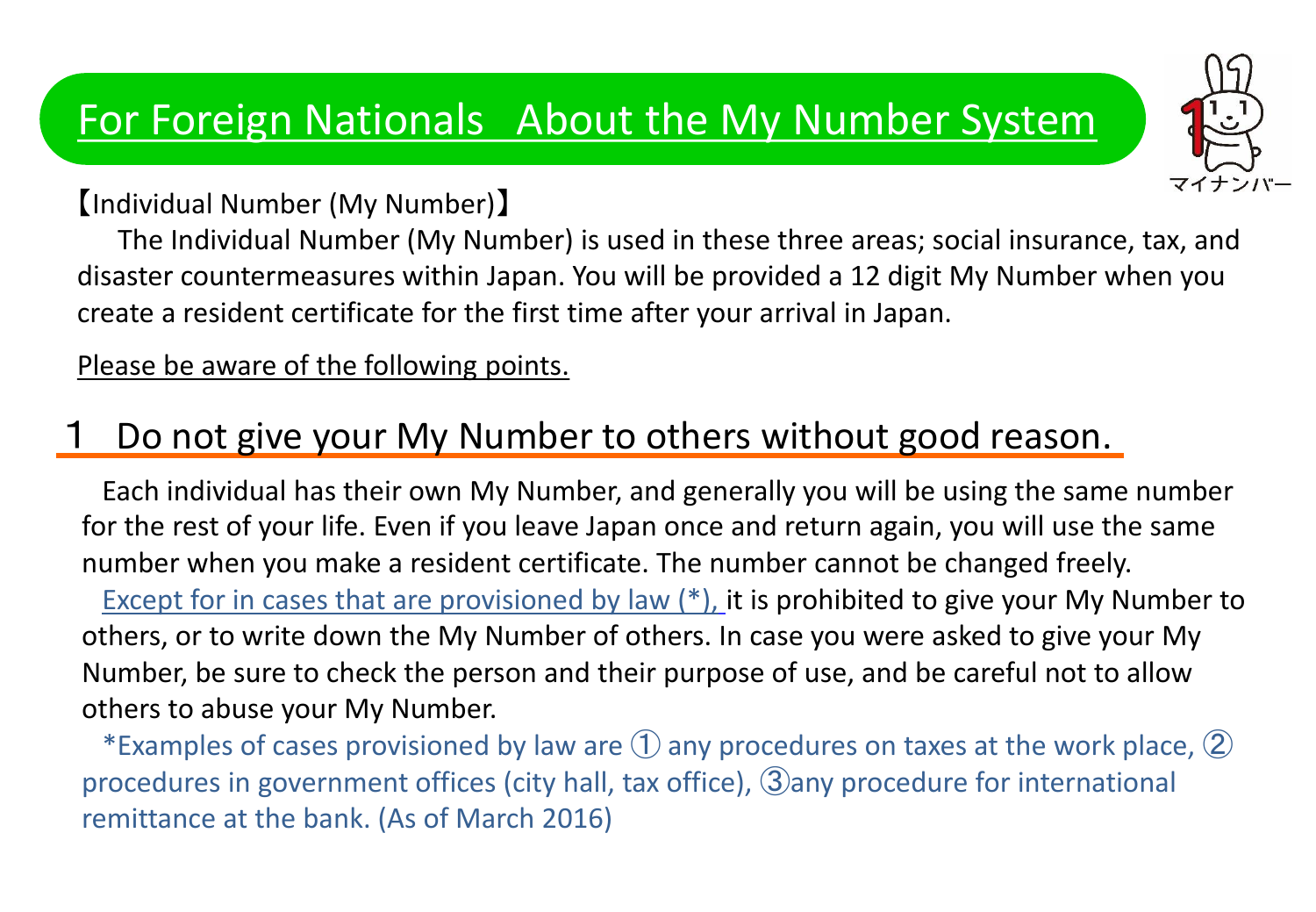### 2 The notification for My Number will be sent to your address by mail (registered mail). Also, it will take several weeks to reach your address.

After approximately 2-3 week after you created a resident certificate for the first time in Japan, you will receive an envelope, like the illustration below, at your address.





 $\leq$  Envelope that will be sent $\geq$ 

It will be delivered by mail (registered mail), so if you are not at home at the time of the delivery, the delivery personnel will leave an 'absent delivery notice for registered mail' in your mail box. Once you find the 'absent delivery notice for registered mail', please contact the post office to have your notification redelivered to your home or go directly to the post office to claim it. If you find that it is taking a long time for your notification to be delivered and you have not received it, please contact the municipal office where you applied for your resident certificate.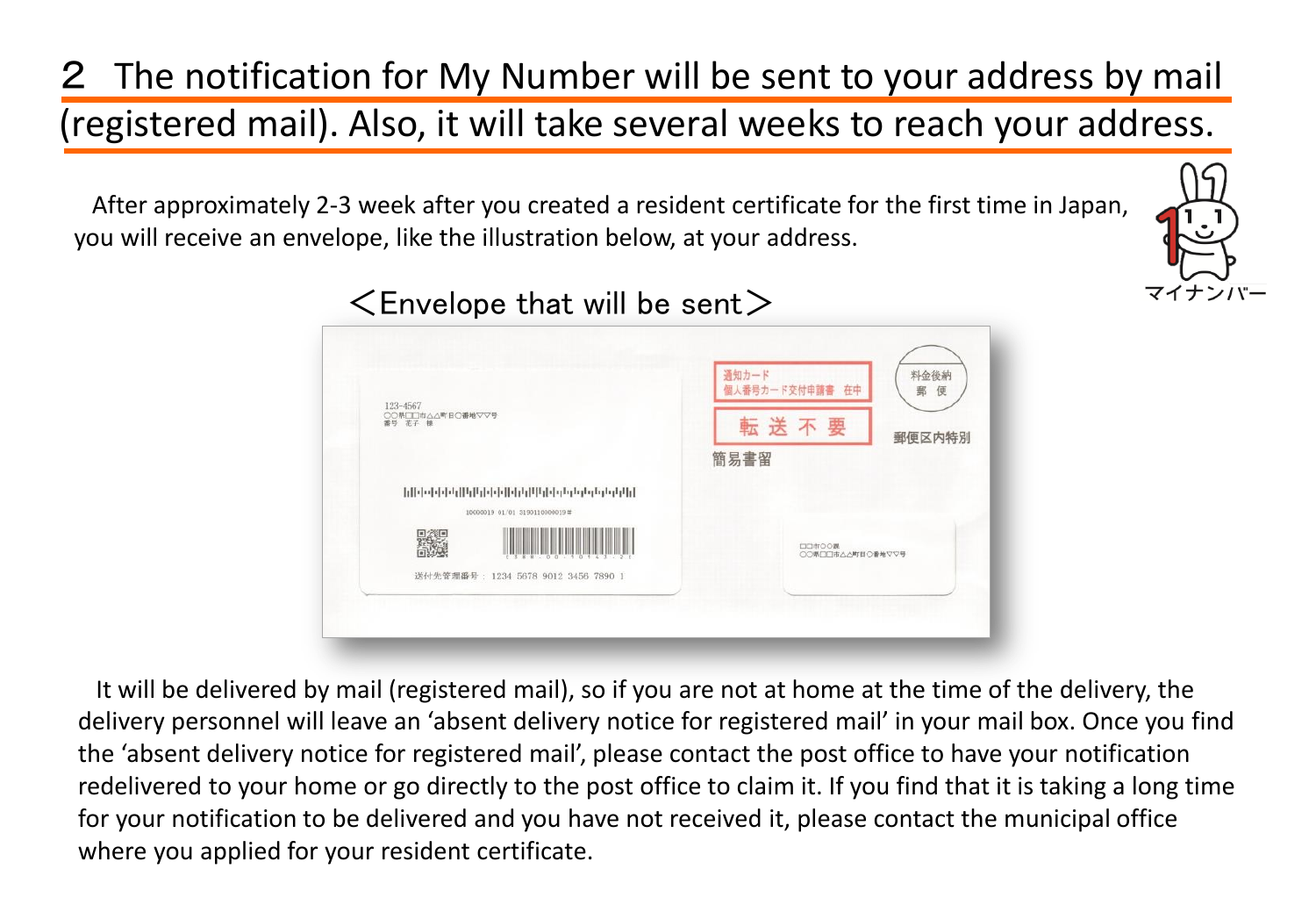### 3 Enclosed in the envelope are the 'Notification Card for My Number (Notification Card)' and the 'Application Form for the Individual Number





The 'Notification Card' is made of paper and it shows the 12 digit My Number in the front. There is no photo of the card holder, and the card cannot be used as an identification document. 【My Number HP QR Code】

※**Application for the 'Individual Number Card (plastic type with an IC chip)' can be done by using the enclosed booklet or by accessing the My Number webpage using this QR code.** 



マイナンバー

#### ★**Important**

Notification

Notification

Card

Application

cat

 $\overline{u}$ 

App

form

for

the

issuance

 $\overline{a}$ 

The 'Application Form for the Individual Number Card' may not be used if there are changes in the printed 'address', 'name', 'expiration date of the period of stay', or if the 'expiration date of the period of stay' has been exceeded. **If the 'expiration date of the period of stay' is close (approximately 1 month away), do not use the application form, and instead, after renewing your period of stay at the Immigration Office, please obtain a new form at a municipal office to apply for an Individual Number Card.**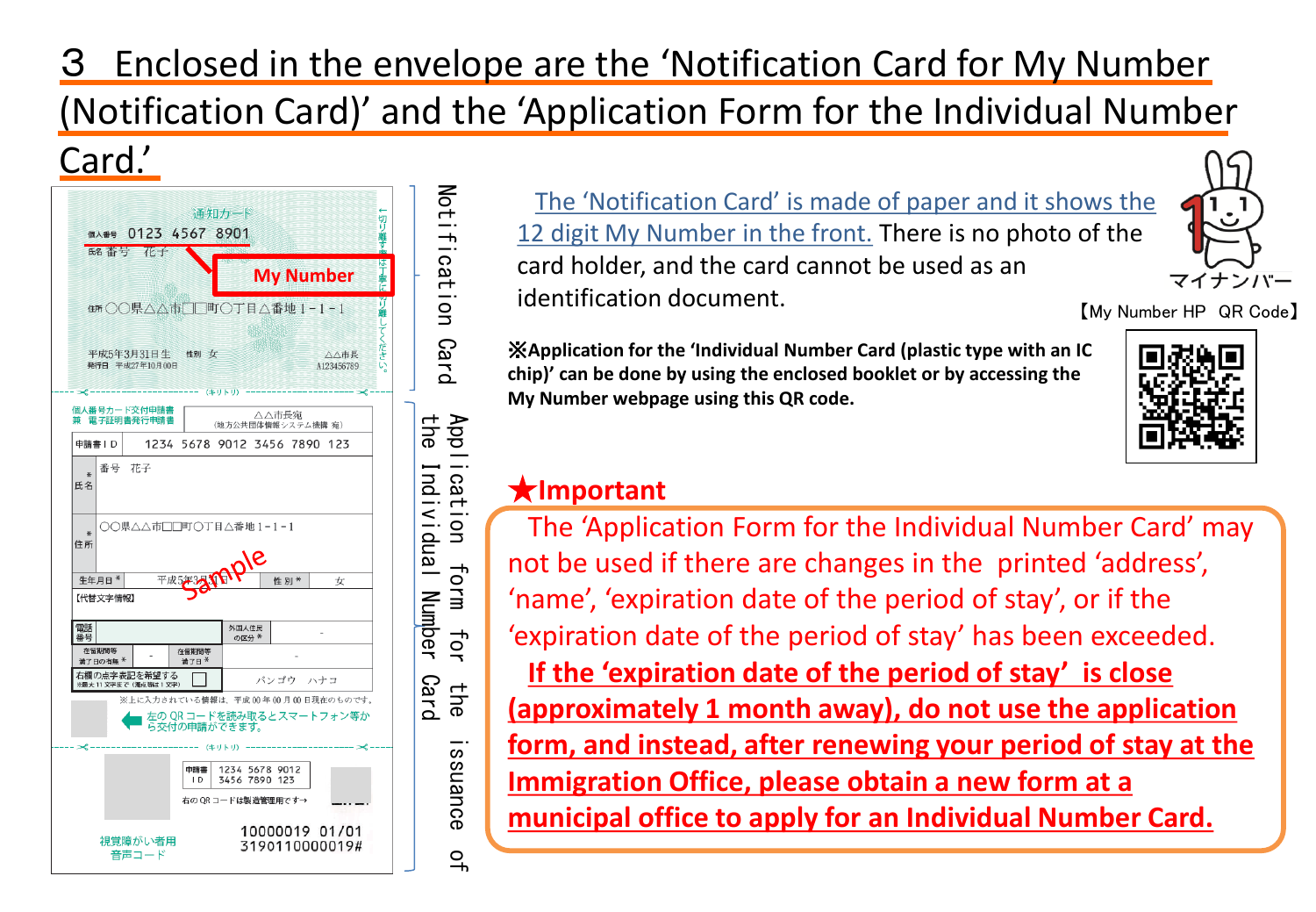### There are two types of cards with the My Number.

**One is the 'Notification Card' which is sent to you (by mail etc.) after you make a resident certificate for the first time. The other is the 'Individual Number Card (My Number Card)' which you can apply for if desired (free of charge to issue for the first time), and will be issued in exchange of the Notification Card listed above (after approximately one month from your application).**

★**Important→ if there are any changes in the 'address' or 'name' indicated on the Residence Card(\*) on either of the cards, you must go to the municipal office within 14 days to have the new information written on the card. Also, you are not obliged to carry the card.**

**(1) Notification Card (paper type, no photo, no expiration date)**



Front side **Back side** Back side



**(\*)The Residence Card is issued by the Immigration Bureau of the Ministry of Justice and is a different type of card from the Notification Card and the Individual Number Card.**

マイナンバー

 $\leftarrow$  Any changes in the address or name are listed here (a staff member at the municipal office will fill it out for you)

#### **(2) Individual Number Card (available upon request, plastic type (IC Card) with photo, does expire)**

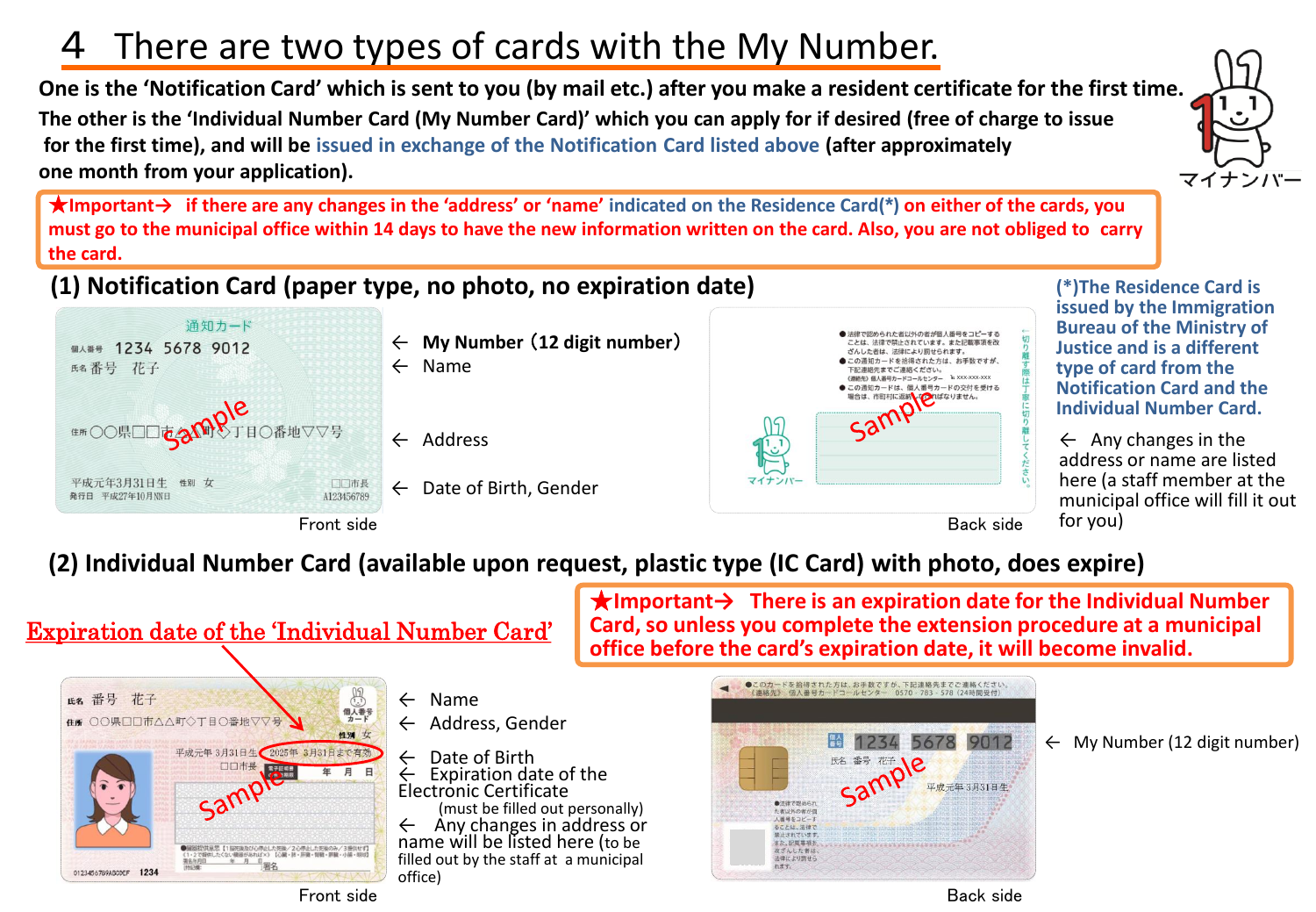## 5 Please report immediately if you lose your Notification Card or Individual Number Card

 Please report immediately to a police station (police box) and a municipal office if you lose your Notification Card or Individual Number Card.

 If you lose your Individual Number Card, please call the toll-free number below (\*) as soon as possible, and have them suspend the card's function (available 24 hours a day, 365 days a year).

## \*My Number General Toll Free(toll free service)

# **Foreign Languages** (**English, Chinese, Korean, Spanish, Portuguese**) **0120-0178-27**

# **Japanese 0120-95-0178**

 We receive a lot of wrong numbers. Please be careful not to dial a wrong number when you call us.

・Weekdays 9:30 – 20:00

・Weekends and Holidays 9:30 – 17:30

(Except for December 29 – January 3 Year-end and New Year holidays)

・We accept calls 24 hours a day, 365 days a year for temporary suspension of lost or stolen My Number Cards.